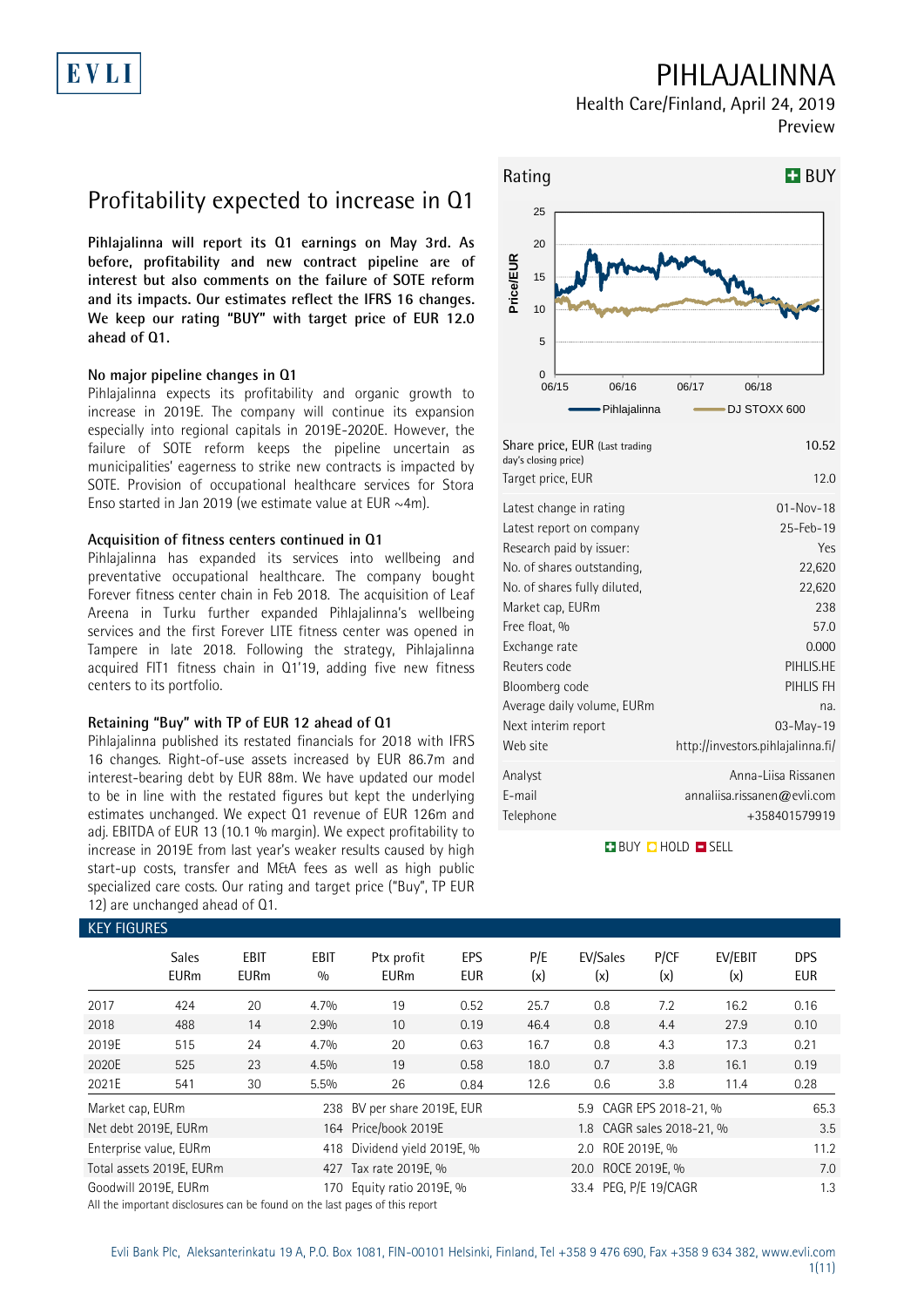### Health Care/Finland, April 24, 2019 Preview

| Estimates |  |
|-----------|--|
|           |  |
|           |  |
|           |  |

| Net sales                    | 2017                     | Q1'18 | Q2'18 | 03'18 | 04'18 | 2018E | Q1'19E | Q2'19E | Q3'19E | Q4'19E | 2019E | 2020E |
|------------------------------|--------------------------|-------|-------|-------|-------|-------|--------|--------|--------|--------|-------|-------|
| Corporate Customers          | 82,6                     | 26,2  | 25,3  | 22,8  | 29,4  | 103,7 | 28,1   | 27,2   | 24,7   | 31,4   | 111,3 | 113,5 |
| of which insurance companies | 26,6                     | 6,6   | 6,6   | 5,3   | 6.7   | 25,2  | 6.6    | 6,6    | 5.3    | 6,7    | 25,2  | 25,7  |
| of which other corporates    | 56,0                     | 19.6  | 18,7  | 17,5  | 22.7  | 78,5  | 21.5   | 20.6   | 19.4   | 24,7   | 86.1  | 87,8  |
| Private Customers            | 67,9                     | 22,2  | 24.3  | 21,0  | 24.6  | 92,1  | 23.1   | 25,3   | 21.9   | 25.6   | 95,9  | 97,9  |
| Public sector customers      | 330.5                    | 85.1  | 90.3  | 85.7  | 88,6  | 349,7 | 89,3   | 94,6   | 89,9   | 92,9   | 366,7 | 374,0 |
| Total                        | 424.0                    | 119.3 | 125.3 | 116.3 | 126.9 | 487.8 | 126.1  | 132,2  | 123.0  | 133.8  | 515.1 | 525.4 |
|                              |                          |       |       |       |       |       |        |        |        |        |       |       |
| Net sales growth             |                          |       |       |       |       |       |        |        |        |        |       |       |
| Corporate Customers          | ٠                        | 17,0% | 21.1% | 25,3% | 39.3% | 25,5% | 7,2%   | 7.4%   | 8.1%   | 6.6%   | 7,3%  | 2,0%  |
| Private Customers            | $\overline{\phantom{0}}$ | 16,8% | 35.0% | 54,4% | 42.2% | 35.6% | 4.3%   | 4.1%   | 4.4%   | 4.0%   | 4,2%  | 2,0%  |
| Public sector customers      |                          | 2,5%  | 9,9%  | 6.1%  | 4,9%  | 5,8%  | 4.9%   | 4.8%   | 4,9%   | 4,8%   | 4,9%  | 2,0%  |
| Total                        | 6,2%                     | 8.5%  | 17,5% | 17,0% | 17,5% | 15,0% | 5,7%   | 5,5%   | 5,8%   | 5,4%   | 5,6%  | 2,0%  |
|                              |                          |       |       |       |       |       |        |        |        |        |       |       |
| Adj. EBITDA (group)          | 34,0                     | 6.9   | 10.2  | 14.2  | 14.6  | 45,9  | 12.7   | 13.1   | 15.7   | 16.7   | 58.3  | 60,4  |
| Adj. EBITDA-margin (group    | 8,0%                     | 5,8%  | 8.1%  | 12,2% | 11,5% | 9,4%  | 10.1%  | 9.9%   | 12,8%  | 12,5%  | 11,3% | 11,5% |
|                              |                          |       |       |       |       |       |        |        |        |        | .     |       |

Source: Pihlajalinna, Evli Research

### Valuation

Our estimates reflect the IFRS 16 changes. It is notable that the peer multiples might not reflect the changes of IFRS 16 yet which makes the comparison challenging.

|                                              | Security   | <b>MCAP</b> |          |        | EV/EBITDA EV/EBITDA EV/EBITDA | EV/EBIT | EV/EBIT | EV/EBIT | P/E     | P/E    | P/E   |
|----------------------------------------------|------------|-------------|----------|--------|-------------------------------|---------|---------|---------|---------|--------|-------|
| PIHLAJALINNA PEER GROUP                      | identifier | Local FX    | 19       | 20     | 21                            | 19      | 20      | 21      | 19      | 20     | 21    |
| Ambea AB                                     | AMBEA-SE   | 4881        | 9,1x     | 7,2x   | 6,1x                          | 15,4x   | 10,5x   | 8,6x    | 10,5x   | 9,1x   | 8,0x  |
| Attendo AB                                   | ATT-SE     | 7625        | 9,4x     | 8,0x   | 7,0x                          | 18,1x   | 14,5x   | 12,2x   | 21,0x   | 15,2x  | 12,6x |
| Cambian Group Plc                            | CMBN-GB    |             |          |        |                               |         |         |         |         |        |       |
| Capio AB                                     | CAPIO-SE   |             |          |        |                               |         |         |         |         |        |       |
| <b>CareTech Holdings PLC</b>                 | CTH-GB     | 359         | 9.2x     | 7,9x   | 7,2x                          | 10.9x   | 9,2x    | 8,4x    | 9.1x    | 7.6x   | 6,7x  |
| Fresenius SE & Co. KGaA                      | FRE-DE     | 27973       | 6,8x     | 6,5x   | 5,8x                          | 9,2x    | 8,7x    | x0,8    | 14,8x   | 14,0x  | 12,6x |
| Georgia Healthcare Group Plc                 | GHG-GB     | 117         | 7,7x     | 6,2x   | 5,1x                          | 9,7x    | 7,6x    | 6,2x    | 16,8x   | 12,3x  | 10,0x |
| <b>GHP Specialty Care AB</b>                 | GHP-SE     | 946         | 8,6x     | 7,7x   | 5,9x                          | 14,7x   | 13,1x   | 12,0x   | 19,5x   | 17,4x  | 18,2x |
| Humana AB                                    | HUM-SE     | 3066        | 9,3x     | 8,1x   | 7,3x                          | 12,4x   | 10,5x   | 9,4x    | 11,3x   | 9,6x   | 8,7x  |
| Korian SA                                    | KORI-FR    | 2852        | 10.9x    | 10,0x  | 9,2x                          | 16,6x   | 15.0x   | 13,6x   | 21,0x   | 17,6x  | 15,2x |
| <b>LNA Sante SA</b>                          | LNA-FR     | 442         | 11,4x    | 10,4x  | 10,0x                         | 13,7x   | 12,3x   | 11,5x   | 18,4x   | 15,9x  | 14,5x |
| <b>Mediclinic International Plc</b>          | MDC-GB     | 2595        | 8.2x     | 7,4x   | 6,4x                          | 12.3x   | 11,0x   | 9,0x    | 12.6x   | 11,0x  | 8,7x  |
| Orpea SA                                     | ORP-FR     | 6772        | 17,8x    | 16,7x  | 15,8x                         | 24,9x   | 23,3x   | 22,1x   | 26,5x   | 23,8x  | 22,6x |
| <b>RHON-KLINIKUM AG</b>                      | RHK-DE     | 1747        | 13,9x    | 13,3x  | 14,1x                         | 30,8x   | 29,2x   | 32,6x   | 42,4x   | 39,4x  | 41,0x |
| Spire Healthcare Group PLC                   | SPI-GB     | 521         | 8,2x     | 7,5x   | x0,8                          | 18,3x   | 15.6x   | 16,8x   | 22.9x   | 17,2x  | 14,6x |
| Terveystalo Oy Class A                       | TTALO-FI   | 1137        | 10,0x    | 9,2x   | 8,7x                          | 18,6x   | 16,4x   | 14,6x   | 17,3x   | 15,7x  | 14,9x |
| Peer Group Median                            |            | 4585        | 9,3x     | 8,0x   | 7,2x                          | 15,1x   | 12,7x   | 11,8x   | 17,8x   | 15,4x  | 13,6x |
| Peer Group Average                           |            | 2171        | 10,0x    | 9,0x   | 8,3x                          | 16,1x   | 14,1x   | 13,2x   | 18,9x   | 16, 1x | 14,9x |
| Pihlajalinna (Evli est.)                     |            | 238         | 7,2x     | 5,8x   | 5,1x                          | 17, 3x  | 16,1x   | 11,4x   | 16,7x   | 18,0x  | 12,6x |
| Pihlajalinna premium/discount to peer median |            |             | $-23.96$ | $-28%$ | $-30.96$                      | 15 %    | 27%     | $-3.96$ | $-6.96$ | 17 %   | $-7%$ |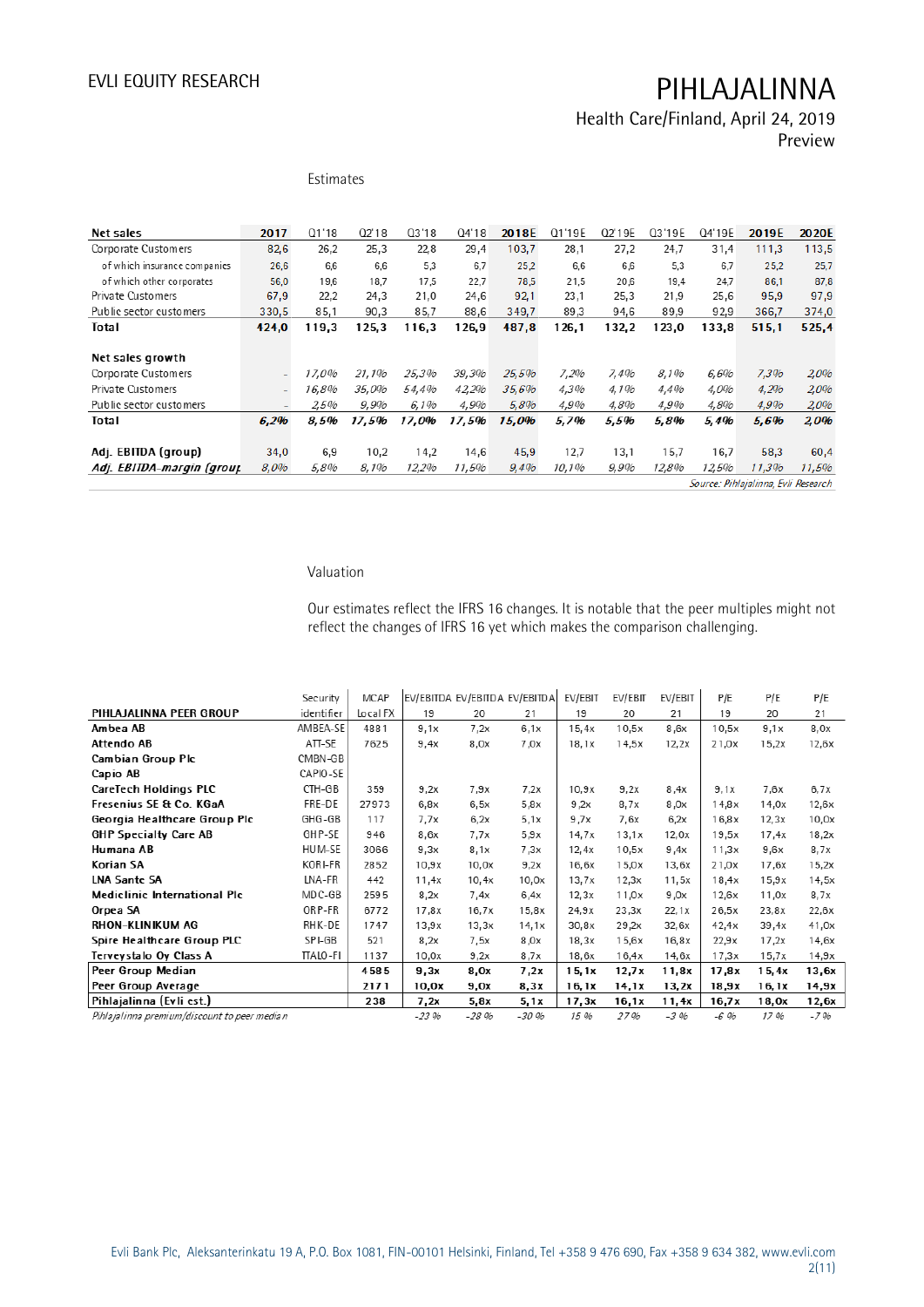## Health Care/Finland, April 24, 2019 Preview

| VALUATION RESULTS        | <b>BASE CASE DETAILS</b>   | VALUATION ASSUMPTIONS   | ASSUMPTIONS FOR WACC           |      |
|--------------------------|----------------------------|-------------------------|--------------------------------|------|
| Current share price      | 10.52 PV of Free Cash Flow | 253 Long-term growth, % | 2.0 Risk-free interest rate, % | 2.25 |
| DCF share value          | 14.64 PV of Horizon value  | 275 WACC, %             | 7.0 Market risk premium, %     | 5.8  |
| Share price potential, % | 39.1 Unconsolidated equity | $-16$ Spread, %         | 0.5 Debt risk premium, %       | 2.8  |
| Maximum value            | 16.8 Marketable securities | 36 Minimum WACC, %      | 6.5 Equity beta coefficient    | 0.80 |
| Minimum value            | 12.8 Debt - dividend       | -217 Maximum WACC, %    | 7.5 Target debt ratio, %       | 20   |
| Horizon value, %         | 52.1 Value of stock        | 331 Nr of shares, Mn    | 22.6 Effective tax rate, %     | 25   |

| DCF valuation, EURm         | 2018   | 2019E          | 2020E       | 2021E       | 2022E        | 2023E    | 2024E       | 2025E       | 2026E       | 2027E    | 2028E    | Horizon |
|-----------------------------|--------|----------------|-------------|-------------|--------------|----------|-------------|-------------|-------------|----------|----------|---------|
| Net sales                   | 488    | 515            | 525         | 541         | 557          | 574      | 591         | 609         | 627         | 646      | 659      | 672     |
| Sales growth, %             | 15.0   | 5.6            | 2.0         | 3.0         | 3.0          | 3.0      | 3.0         | 3.0         | 3.0         | 3.0      | 2.0      | 2.0     |
| Operating income (EBIT)     | 14     | 24             | 23          | 30          | 31           | 32       | 33          | 33          | 35          | 32       | 33       | 34      |
| EBIT margin, %              | 2.9    | 4.7            | 4.5         | 5.5         | 5.5          | 5.5      | 5.5         | 5.5         | 5.5         | 5.0      | 5.0      | 5.0     |
| + Depreciation+amort.       | 32     | 34             | 42          | 37          | 31           | 26       | 22          | 20          | 19          | 18       | 18       |         |
| - Income taxes              | $-5$   | $-5$           | $-5$        | $-6$        | -6           | -6       | $-7$        | $-7$        | $-7$        | $-6$     | $-7$     |         |
| - Change in NWC             | 3      | $\overline{2}$ |             |             |              |          |             |             |             |          |          |         |
| NWC / Sales, %              | $-8.0$ | $-8.0$         | $-8.0$      | $-8.0$      | $-8.0$       | $-8.0$   | $-8.0$      | $-8.0$      | $-8.0$      | $-8.0$   | $-8.0$   |         |
| + Change in other liabs     | $-1$   | 0              | $\Omega$    | $\mathbf 0$ | $\Omega$     | $\Omega$ | $\Omega$    | $\Omega$    | $\Omega$    | $\Omega$ | $\Omega$ |         |
| - Capital Expenditure       | $-202$ | $-31$          | $-13$       | $-14$       | $-15$        | $-16$    | $-17$       | $-18$       | $-18$       | $-18$    | $-19$    | $-19$   |
| Investments / Sales, %      | 41.3   | 6.1            | 2.5         | 2.6         | 2.7          | 2.8      | 2.9         | 3.0         | 2.9         | 2.8      | 2.9      | 2.9     |
| - Other items               | $-1$   | $\mathbf{0}$   | $\mathbf 0$ | 0           | $\mathbf{0}$ | $\Omega$ | $\mathbf 0$ | $\mathbf 0$ | $\mathbf 0$ | 0        | 0        |         |
| $=$ Unlevered Free CF (FCF) | $-159$ | 24             | 49          | 48          | 42           | 36       | 32          | 30          | 30          | 27       | 26       | 532     |
| $=$ Discounted FCF (DFCF)   |        | 23             | 44          | 40          | 33           | 26       | 22          | 19          | 18          | 15       | 14       | 275     |
|                             |        |                |             |             |              |          |             |             |             |          |          |         |
| $=$ DFCF min WACC           |        | 23             | 44          | 40          | 33           | 27       | 23          | 20          | 18          | 16       | 14       | 320     |
| $=$ DFCF max WACC           |        | 23             | 43          | 39          | 32           | 26       | 21          | 19          | 17          | 14       | 13       | 239     |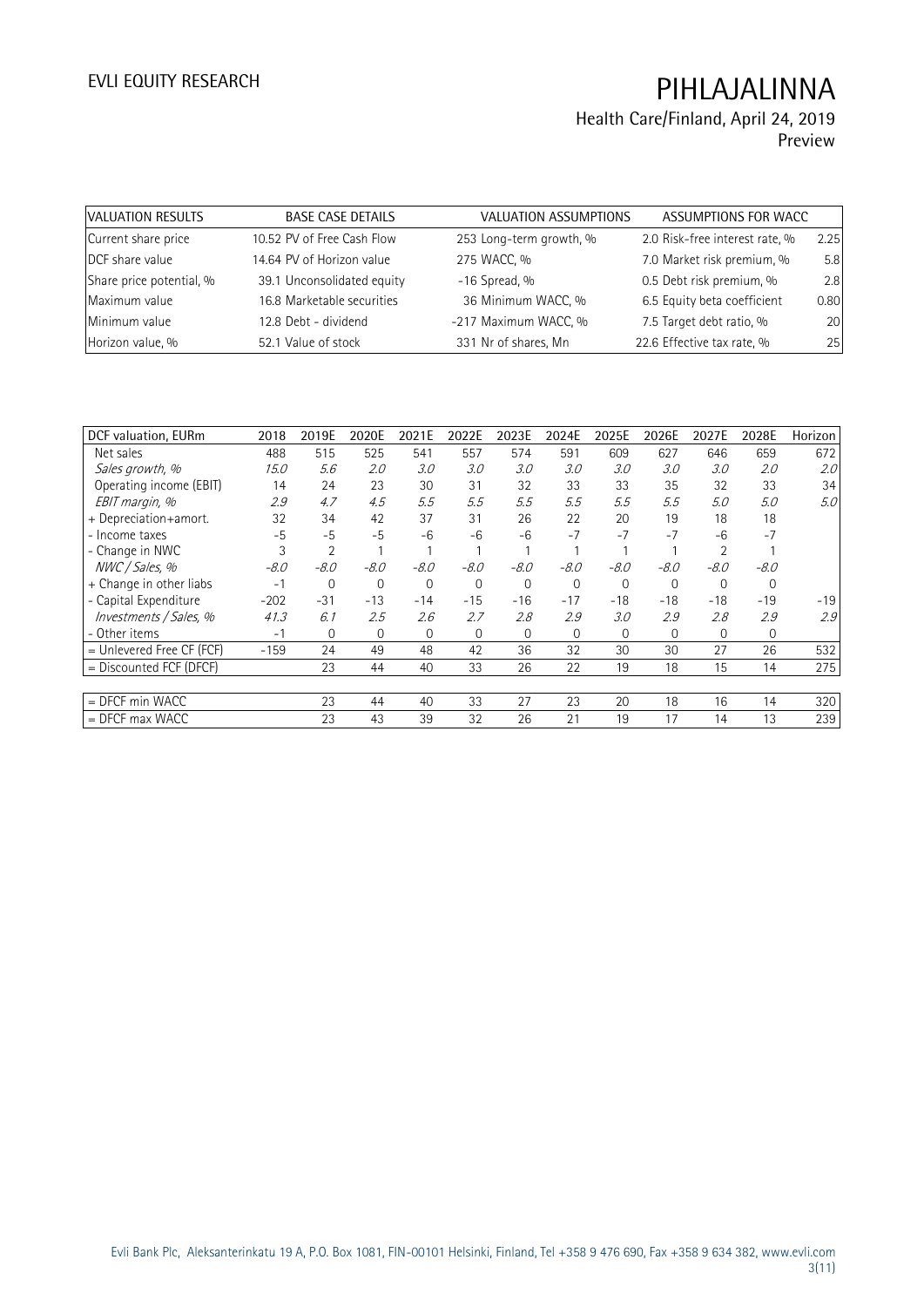## Health Care/Finland, April 24, 2019 Preview

| <b>INTERIM FIGURES</b>               |                |                |                |                |                |                |                |                 |         |       |       |       |
|--------------------------------------|----------------|----------------|----------------|----------------|----------------|----------------|----------------|-----------------|---------|-------|-------|-------|
| EVLI ESTIMATES, EURm                 | 201801         | 201802         | 201803         | 201804         | 2018           | 2019Q1E        | 2019Q2E        | 2019Q3E         | 2019Q4E | 2019E | 2020E | 2021E |
| Net sales                            | 119            | 125            | 116            | 127            | 488            | 126            | 132            | 123             | 134     | 515   | 525   | 541   |
| EBITDA                               | 7              | 10             | 14             | 15             | 46             | 13             | 13             | 16              | 17      | 58    | 66    | 67    |
| EBITDA margin (%)                    | 5.6            | 8.1            | 12.1           | 11.6           | 9.3            | 10.1           | 9.9            | 12.8            | 12.5    | 11.3  | 12.5  | 12.3  |
| EBIT                                 | $\Omega$       | $\overline{2}$ | 6              | $\overline{7}$ | 14             | 5              | 5              | $\overline{7}$  | 8       | 24    | 23    | 30    |
| EBIT margin (%)                      | $-0.3$         | 1.5            | 5.1            | 5.1            | 2.9            | 3.6            | 3.5            | 5.7             | 6.0     | 4.7   | 4.5   | 5.5   |
| Net financial items                  | $-1$           | $-1$           | $-1$           | $-1$           | $-4$           | $-1$           | $-1$           | $-1$            | $-1$    | $-4$  | $-5$  | $-4$  |
| Pre-tax profit                       | $-1$           |                | 5              | 5              | 10             | 4              | $\overline{4}$ | 6               | 7       | 20    | 19    | 26    |
| Tax                                  | $\overline{0}$ | $\mathbf 0$    | $-1$           | $-1$           | $-3$           | $-1$           | $-1$           | $-1$            | $-1$    | $-4$  | $-4$  | $-5$  |
| Tax rate (%)                         | 0.0            | 27.3           | 22.0           | 24.1           | 26.5           | 20.0           | 20.0           | 20.0            | 20.0    | 20.0  | 20.0  | 20.0  |
| Net profit                           | $-2$           |                | $\overline{2}$ | 3              | $\overline{4}$ | $\overline{2}$ | 3              | 5               | 5       | 14    | 13    | 19    |
| EPS                                  | $-0.08$        | 0.04           | 0.10           | 0.13           | 0.19           | 0.08           | 0.11           | 0.20            | 0.23    | 0.63  | 0.58  | 0.84  |
| EPS adjusted (diluted no. of shares) | $-0.08$        | 0.04           | 0.10           | 0.13           | 0.19           | 0.08           | 0.11           | 0.20            | 0.23    | 0.63  | 0.58  | 0.84  |
| Dividend per share                   | 0.00           | 0.00           | 0.00           | 0.00           | 0.10           | 0.00           | 0.00           | 0.00            | 0.00    | 0.21  | 0.19  | 0.28  |
| SALES, EURm                          |                |                |                |                |                |                |                |                 |         |       |       |       |
| Corporate Customers                  | 26             | 25             | 25             | 29             | 106            | 28             | 27             | 25              | 31      | 111   | 113   | 117   |
| Private Customers                    | 22             | 24             | 21             | 25             | 92             | 23             | 25             | 22              | 26      | 96    | 98    | 101   |
| Public sector customers              | 85             | 90             | 84             | 89             | 348            | 89             | 95             | 90              | 93      | 367   | 374   | 385   |
| Eliminations                         | $-14$          | $-15$          | $-13$          | $-16$          | $-58$          | $-14$          | $-15$          | $-13$           | $-16$   | $-59$ | $-60$ | $-62$ |
| Total                                | 119            | 125            | 116            | 127            | 488            | 126            | 132            | 123             | 134     | 515   | 525   | 541   |
| SALES GROWTH, Y/Y %                  |                |                |                |                |                |                |                |                 |         |       |       |       |
| Corporate Customers                  | 17.0           | 21.1           | 36.3           | 39.3           | 28.0           | 7.2            | 7.4            | $-0.6$          | 6.6     | 5.3   | 2.0   | 3.0   |
| <b>Private Customers</b>             | 16.8           | 35.0           | 53.7           | 42.2           | 35.5           | 4.3            | 4.1            | 4.9             | 4.0     | 4.3   | 2.0   | 3.0   |
| Public sector customers              | 2.5            | 9.9            | 3.6            | 4.9            | 5.2            | 4.9            | 4.8            | 7.4             | 4.8     | 5.5   | 2.0   | 3.0   |
| Eliminations                         | $-0.7$         | 0.7            | $-0.8$         | 4.7            | 1.1            | 1.3            | 2.0            | 2.8             | 2.7     | 2.2   | 2.0   | 3.0   |
| Total                                | 8.4            | 17.5           | 17.0           | 17.6           | 15.0           | 5.8            | 5.5            | 5.8             | 5.4     | 5.6   | 2.0   | 3.0   |
| EBIT, EURm                           |                |                |                |                |                |                |                |                 |         |       |       |       |
| Group                                | $\mathbf 0$    | $\overline{2}$ | 6              | $\overline{7}$ | 14             | 5              | 5              | $7\overline{ }$ | 8       | 24    | 23    | 30    |
| Total                                | $\circ$        | $\overline{2}$ | 6              | $\overline{7}$ | 14             | 5              | 5              | $\overline{7}$  | 8       | 24    | 23    | 30    |
| EBIT margin, %                       |                |                |                |                |                |                |                |                 |         |       |       |       |
| Total                                | $-0.3$         | 1.5            | 5.1            | 5.1            | 2.9            | 3.6            | 3.5            | 5.7             | 6.0     | 4.7   | 4.5   | 5.5   |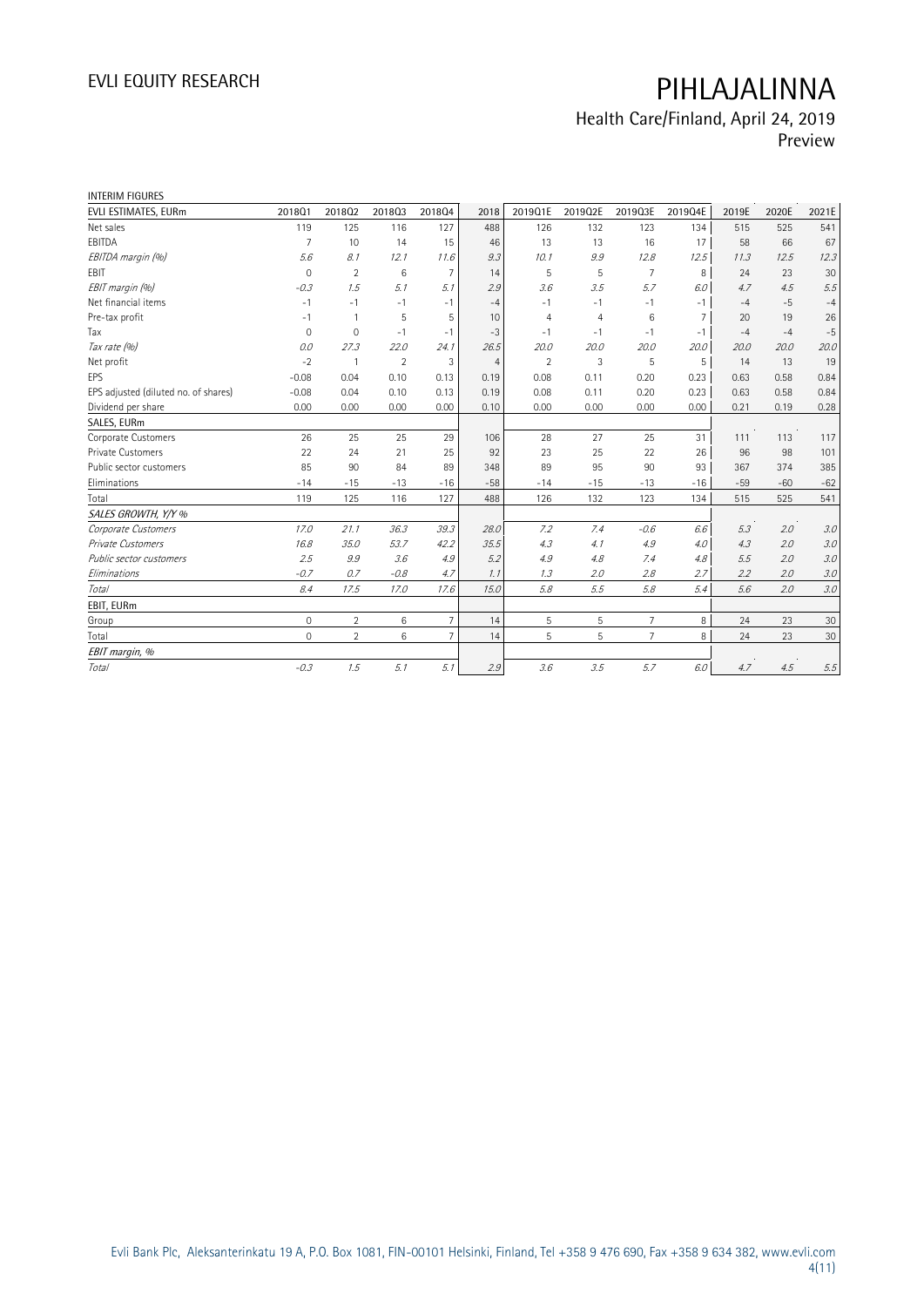# Health Care/Finland, April 24, 2019

Preview

| INCOME STATEMENT, EURm                   | 2014                | 2015           | 2016                | 2017                | 2018           | 2019E                     | 2020E                     | 2021E          |
|------------------------------------------|---------------------|----------------|---------------------|---------------------|----------------|---------------------------|---------------------------|----------------|
| <b>Sales</b>                             | 149                 | 213            | 399                 | 424                 | 488            | 515                       | 525                       | 541            |
| Sales growth (%)                         | 42.6                | 43.3           | 87.0                | 6.2                 | 15.0           | 5.6                       | 2.0                       | 3.0            |
| Costs                                    | $-135$              | $-201$         | $-370$              | $-390$              | $-442$         | $-457$                    | $-460$                    | $-474$         |
| Reported EBITDA                          | 14                  | 13             | 29                  | 34                  | 46             | 58                        | 66                        | 67             |
| Extraordinary items in EBITDA            | $\mathbf 0$         | $\mathbf 0$    | $\mathbf 0$         | $\mathsf{O}\xspace$ | $\mathbf 0$    | $\mathsf{O}\xspace$       | $\mathbf 0$               | $\mathbf 0$    |
| EBITDA margin (%)                        | 9.3                 | 6.0            | 7.4                 | 8.1                 | 9.3            | 11.3                      | 12.5                      | 12.3           |
| Depreciation                             | -6                  | $-8$           | $-13$               | $-14$               | $-32$          | $-34$                     | $-42$                     | $-37$          |
| EBITA                                    | 8                   | 5              | 17                  | 20                  | 14             | 24                        | 23                        | 30             |
| Goodwill amortization / writedown        | $\mathsf{O}\xspace$ | 0              | $\mathbf 0$         | $\mathsf{O}\xspace$ | $\mathbf 0$    | $\mathbf 0$               | $\mathbf 0$               | $\mathbf 0$    |
| Reported EBIT                            | 8                   | 5              | 17                  | 20                  | 14             | 24                        | 23                        | 30             |
| EBIT margin (%)                          | 5.4                 | 2.2            | 4.2                 | 4.7                 | 2.9            | 4.7                       | 4.5                       | 5.5            |
| Net financials                           | $-3$                | $-2$           | $-1$                | $-1$                | $-4$           | $-4$                      | $-5$                      | $-4$           |
| Pre-tax profit                           | 5                   | $\sqrt{2}$     | 15                  | 19                  | 10             | 20                        | 19                        | 26             |
| Extraordinary items                      | $-2$                | $-1$           | $-1$                | $-1$                | $-1$           | $\mathsf{O}\xspace$       | $\mathbf 0$               | $\mathbf 0$    |
| Taxes                                    | $-1$                | $\mathbf 0$    | $-3$                | $-3$                | $-3$           | $-4$                      | $-4$                      | $-5$           |
| Minority shares                          | $\mathbf 0$         | $-1$           | $-3$                | $-5$                | -3             | $-2$                      | $-2$                      | $-2$           |
| Net profit                               | $\mathbf{1}$        | $\mathbf{1}$   | 8                   | 10                  | $\overline{4}$ | 14                        | 13                        | 19             |
| <b>BALANCE SHEET, EURm</b>               |                     |                |                     |                     |                |                           |                           |                |
| Assets                                   |                     |                |                     |                     |                |                           |                           |                |
| Fixed assets                             | 47                  | 69             | 67                  | 83                  | 184            | 181                       | 152                       | 129            |
| % of sales                               | 31                  | 32             | 17                  | 20                  | 38             | 35                        | 29                        | 24             |
| Goodwill                                 | 56                  | 76             | 92                  | 104                 | 170            | 170                       | 170                       | 170            |
| % of sales                               | 38                  | 36             | 23                  | 25                  | 35             | 33                        | 32                        | 31             |
| Inventory                                | $\mathbf{1}$        | $\overline{2}$ | $\overline{2}$      | $\overline{2}$      | 3              | 3                         | 3                         | 3              |
| % of sales                               | $\mathcal I$        | $\mathcal{I}$  | 1                   | $\mathcal I$        | $\mathcal I$   | $\mathcal I$              | $\mathcal I$              |                |
| Receivables                              | 14                  | 20             | 27                  | 25                  | 40             | 33                        | 33                        | 34             |
| % of sales                               | 10                  | $\mathcal G$   | $\overline{z}$      | $\epsilon$          | 8              | $\boldsymbol{\mathit{6}}$ | $\epsilon$                | 6              |
| Liquid funds                             | 11                  | 15             | 28                  | 37                  | 36             | 36                        | 37                        | 38             |
| % of sales                               | 7                   | $\overline{z}$ | $\overline{z}$      | 9                   | $\overline{z}$ | $\overline{z}$            | 7                         | $\overline{z}$ |
| Total assets                             | 131                 | 185            | 218                 | 254                 | 437            | 427                       | 399                       | 378            |
| Liabilities                              |                     |                |                     |                     |                |                           |                           |                |
| Equity                                   | 10                  | 93             | 101                 | 106                 | 130            | 142                       | 151                       | 165            |
| % of sales                               | $\boldsymbol{7}$    | 44             | 25                  | 25                  | 27             | 28                        | 29                        | 31             |
| Deferred taxes                           | $\overline{4}$      | 5              | $\,6$               | $\,6$               | 6              | $\,6$                     | 6                         | 6              |
| % of sales                               | 3                   | $\mathfrak z$  | 1                   | $\mathcal{I}$       | 1              | $\overline{\phantom{a}}$  | $\mathcal I$              |                |
| Interest bearing debt                    | 88                  | 42             | 52                  | 77                  | 217            | 200                       | 162                       | 124            |
| % of sales                               | 59                  | 20             | 13                  | 18                  | 45             | 39                        | $\mathcal{I}\mathcal{I}$  | 23             |
| Non-interest bearing current liabilities | 27                  | 42             | 55                  | 62                  | 80             | 75                        | 76                        | 78             |
| % of sales                               | 18                  | 20             | 14                  | 15                  | 16             | 15                        | 15                        | 15             |
| Other interest free debt                 | $\mathbf{1}$        | 3              | 3                   | 3                   | $\sqrt{3}$     | 3                         | $\ensuremath{\mathsf{3}}$ | 3              |
| % of sales                               | $\mathcal{I}$       | $\mathcal I$   | $\cal I$            | $\mathcal I$        | $\mathcal I$   | $\mathcal I$              | $\mathcal I$              | $\mathcal I$   |
| Total liabilities                        | 131                 | 185            | 217                 | 254                 | 437            | 427                       | 399                       | 378            |
| CASH FLOW, EURm                          |                     |                |                     |                     |                |                           |                           |                |
| + EBITDA                                 | 14                  | 13             | 29                  | 34                  | 46             | 58                        | 66                        | 67             |
| - Net financial items                    | $-3$                | $-2$           | $-1$                | $-1$                | $-4$           | $-4$                      | $-5$                      | $-4$           |
| - Taxes                                  | $-1$                | 0              | $-2$                | $-4$                | -4             | $-4$                      | -4                        | $-5$           |
| - Increase in Net Working Capital        | 4                   | $\,9$          | $\overline{7}$      | 8                   | 3              | $\sqrt{2}$                | $\mathbf{1}$              | $\mathbf{1}$   |
| $+/-$ Other                              | $-2$                | $-2$           | $-4$                | $-5$                | $-4$           | $-2$                      | $-2$                      | $-2$           |
| = Cash flow from operations              | 11                  | 19             | 30                  | 37                  | 42             | 53                        | 58                        | 59             |
| - Capex                                  | $-28$               | $-48$          | $-27$               | $-41$               | $-122$         | $-31$                     | $-13$                     | $-14$          |
| - Acquisitions                           | $\bf 0$             | $\mathbb O$    | $\mathsf{O}\xspace$ | $\mathbb O$         | $-79$          | $\mathbf 0$               | $\mathbf 0$               | $\mathbb O$    |
| + Divestments                            | $\mathbf 0$         | $\mathbf 0$    | $\circ$             | $\mathsf{O}\xspace$ | $\mathbf 0$    | $\mathsf{O}\xspace$       | $\mathbf 0$               | $\mathbf 0$    |
| = Net cash flow                          | $-17$               | $-29$          | 3                   | $-4$                | $-160$         | 21                        | 45                        | 45             |
| +/- Change in interest-bearing debt      | 46                  | $-46$          | 10                  | 25                  | 141            | $-17$                     | $-38$                     | $-38$          |
| +/- New issues/buybacks                  | $-29$               | 82             | $-1$                | $-2$                | 24             | $\mathbb O$               | $\mathsf{O}\xspace$       | $\mathbf 0$    |
| - Paid dividend                          | $\mathbf 0$         | $\mathbf 0$    | $\mathbf 0$         | $-3$                | $-3$           | $-2$                      | $-5$                      | $-4$           |
| +/- Change in loan receivables           | $\bf 0$             | 1              | $\mathbf{1}$        | $\mathbb O$         | $-1$           | $\mathbb O$               | $\mathsf{O}\xspace$       | $\mathbf 0$    |
| Change in cash                           | $\mathsf{O}\xspace$ | 8              | 13                  | 15                  | $\mathbf{1}$   | $\mathbf{1}$              | 3                         | 3              |
|                                          |                     |                |                     |                     |                |                           |                           |                |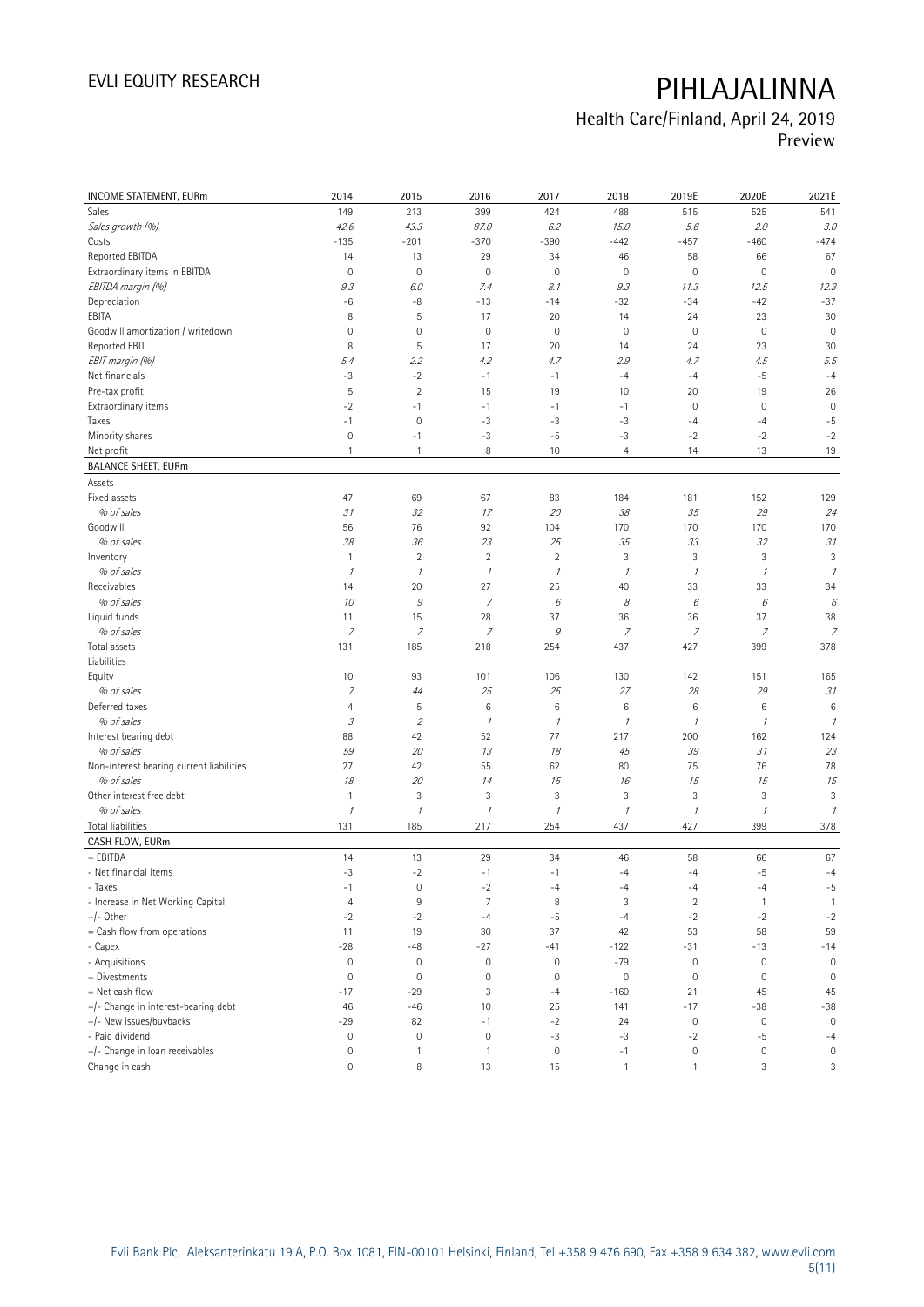## Health Care/Finland, April 24, 2019 Preview

| <b>KEY FIGURES</b>                  | 2015           | 2016    | 2017    | 2018           | 2019E   | 2020E   | 2021E   |
|-------------------------------------|----------------|---------|---------|----------------|---------|---------|---------|
| M-cap                               | 256            | 380     | 275     | 195            | 238     | 238     | 238     |
| Net debt                            | 27             | 25      | 40      | 181            | 164     | 125     | 86      |
| Enterprise value                    | 286            | 416     | 325     | 391            | 418     | 379     | 338     |
| Sales                               | 213            | 399     | 424     | 488            | 515     | 525     | 541     |
| EBITDA                              | 13             | 29      | 34      | 46             | 58      | 66      | 67      |
| EBIT                                | 5              | 17      | 20      | 14             | 24      | 23      | 30      |
| Pre-tax                             | $\overline{2}$ | 15      | 19      | 10             | 20      | 19      | 26      |
| Earnings                            | $\overline{2}$ | 10      | 11      | $\overline{4}$ | 14      | 13      | 19      |
| Book value                          | 92             | 98      | 100     | 121            | 133     | 142     | 156     |
| Valuation multiples                 |                |         |         |                |         |         |         |
| EV/sales                            | 1.3            | 1.0     | 0.8     | 0.8            | 0.8     | 0.7     | 0.6     |
| EV/EBITDA                           | 22.5           | 14.2    | 9.5     | 8.6            | 7.2     | 5.8     | 5.1     |
| EV/EBITA                            | 60.8           | 25.1    | 16.2    | 27.9           | 17.3    | 16.1    | 11.4    |
| EV/EBIT                             | 60.8           | 25.1    | 16.2    | 27.9           | 17.3    | 16.1    | 11.4    |
| EV/operating cash flow              | 13.4           | 12.3    | 8.5     | 8.9            | 7.5     | 6.1     | 5.5     |
| EV/cash earnings                    | 28.6           | 15.8    | 11.2    | 10.3           | 8.3     | 6.6     | 5.8     |
| P/E                                 | 170.5          | 39.1    | 25.7    | 46.4           | 16.7    | 18.0    | 12.6    |
| P/E excl. goodwill                  | 170.5          | 39.1    | 25.7    | 46.4           | 16.7    | 18.0    | 12.6    |
| P/B                                 | 2.8            | 3.9     | 2.7     | 1.6            | 1.8     | 1.7     | 1.5     |
| P/sales                             | 1.2            | 1.0     | 0.6     | 0.4            | 0.5     | 0.5     | 0.4     |
| <b>P/CF</b>                         | 12.0           | 11.2    | 7.2     | 4.4            | 4.3     | 3.8     | 3.8     |
| Target EV/EBIT                      | 0.0            | 0.0     | 0.0     | 0.0            | 18.4    | 17.3    | 12.3    |
| Target P/E                          | 0.0            | 0.0     | 0.0     | 0.0            | 19.1    | 20.5    | 14.3    |
| Target P/B                          | 0.0            | 0.0     | 0.0     | $O.O$          | 2.0     | 1.9     | 1.7     |
| Per share measures                  |                |         |         |                |         |         |         |
| Number of shares                    | 20,613         | 20,613  | 20,613  | 22,620         | 22,620  | 22,620  | 22,620  |
| Number of shares (diluted)          | 20,613         | 20,613  | 20,613  | 22,620         | 22,620  | 22,620  | 22,620  |
| EPS                                 | 0.07           | 0.47    | 0.52    | 0.19           | 0.63    | 0.58    | 0.84    |
| EPS excl. goodwill                  | 0.07           | 0.47    | 0.52    | 0.19           | 0.63    | 0.58    | 0.84    |
| Cash EPS                            | 0.49           | 1.28    | 1.40    | 1.67           | 2.22    | 2.54    | 2.56    |
| Operating cash flow per share       | 1.03           | 1.64    | 1.86    | 1.94           | 2.46    | 2.74    | 2.74    |
| Capital employed per share          | 5.68           | 5.95    | 6.91    | 13.76          | 13.53   | 12.20   | 11.13   |
| Book value per share                | 4.47           | 4.74    | 4.87    | 5.36           | 5.89    | 6.26    | 6.91    |
| Book value excl. goodwill           | 0.78           | 0.26    | $-0.17$ | $-2.15$        | $-1.62$ | $-1.25$ | $-0.60$ |
| Dividend per share                  | 0.00           | 0.15    | 0.16    | 0.10           | 0.21    | 0.19    | 0.28    |
| Dividend payout ratio, %            | 0.0            | 31.9    | 30.8    | 53.9           | 33.0    | 33.0    | 33.0    |
| Dividend yield, %                   | 0.0            | 0.8     | 1.2     | 1.0            | 2.0     | 1.8     | 2.6     |
| <b>Efficiency measures</b>          |                |         |         |                |         |         |         |
| ROE                                 | 3.0            | 10.2    | 10.8    | 3.8            | 11.2    | 9.6     | 12.7    |
| <b>ROCE</b>                         | 4.0            | 11.7    | 12.2    | 5.3            | 7.0     | 7.2     | 9.9     |
| Financial ratios                    |                |         |         |                |         |         |         |
| Capex/sales, %                      | 22.3           | 6.8     | 9.7     | 41.3           | 6.1     | 2.5     | 2.6     |
| Capex/depreciation excl. goodwill,% | 346.6          | 85.2    | 209.2   | 429.1          | 92.1    | 30.7    | 37.9    |
| Net debt/EBITDA, book-weighted      | 2.1            | 0.8     | 1.2     | 4.0            | 2.8     | 1.9     | 1.3     |
| Debt/equity, market-weighted        | 0.2            | 0.1     | 0.3     | 1.1            | 0.8     | 0.7     | 0.5     |
| Equity ratio, book-weighted         | 50.5           | 46.4    | 41.8    | 29.8           | 33.4    | 37.8    | 43.8    |
| Gearing                             | 0.28           | 0.24    | 0.37    | 1.39           | 1.15    | 0.83    | 0.52    |
| Number of employees, average        | 2,503          | 3,526   | 3,879   | 3,879          | 3,879   | 3,879   | 3,879   |
| Sales per employee, EUR             | 85,258         | 113,188 | 109,307 | 125,754        | 132,780 | 135,435 | 139,498 |
| EBIT per employee, EUR              | 1,878          | 4,708   | 5,182   | 3,609          | 6,236   | 6,057   | 7,672   |
|                                     |                |         |         |                |         |         |         |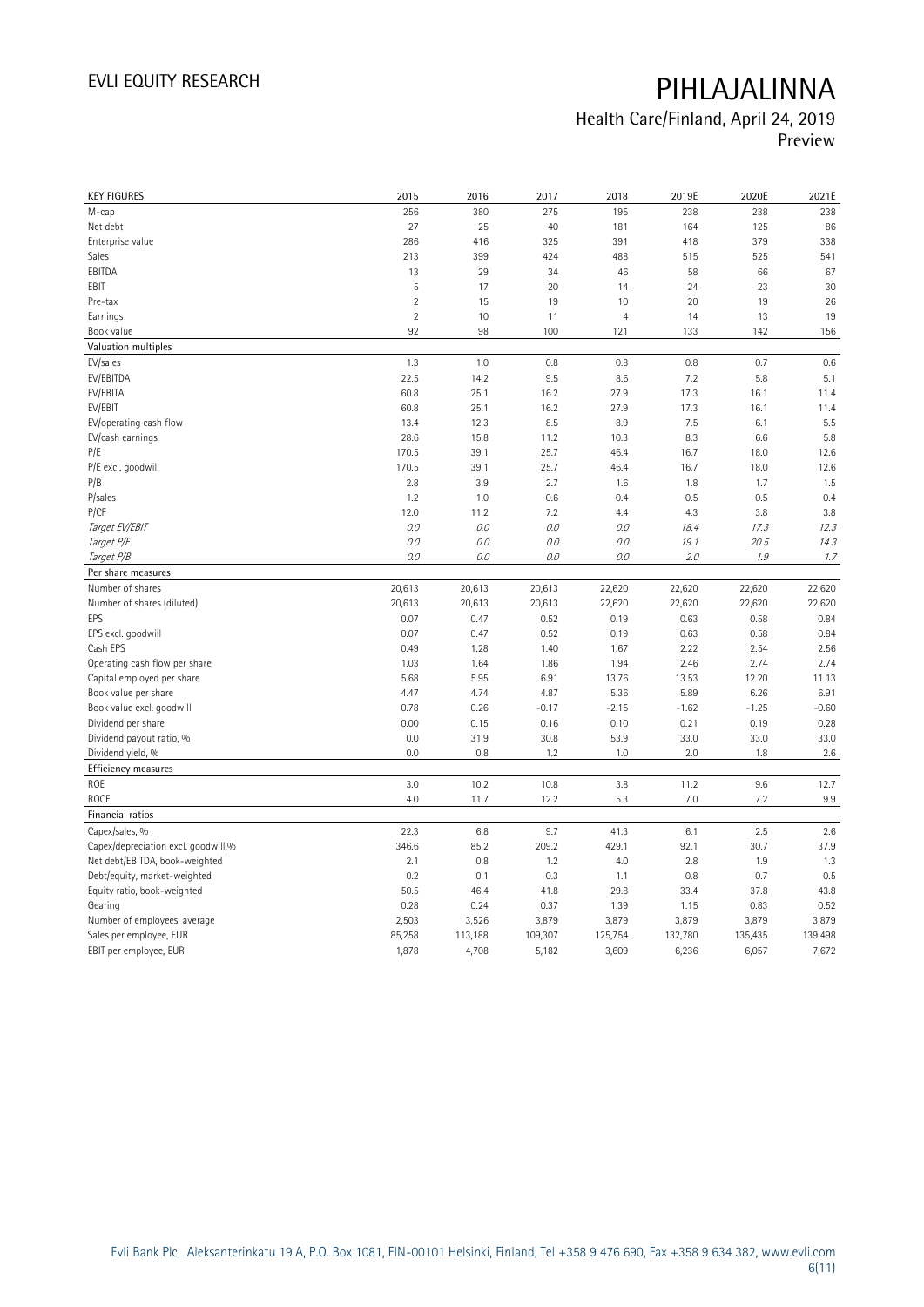Health Care/Finland, April 24, 2019 Preview

COMPANY DESCRIPTION:

INVESTMENT CASE:

| <b>OWNERSHIP STRUCTURE</b>                 | <b>SHARES</b> | <b>EURm</b> | 0/0   |
|--------------------------------------------|---------------|-------------|-------|
| Lähitapiola Keskinäinen Vakuutusyhtiö      | 3,481,641     | 36.627      | 15.4% |
| Mww Yhtiö Oy                               | 2,309,010     | 24.291      | 10.2% |
| Fennia Mutual Insurance Company            | 1,998,965     | 21.029      | 8.8%  |
| Tapiola Keskinäinen Henkivakuutusyhtiö     | 1,891,865     | 19.902      | 8.4%  |
| Elo Pension Company                        | 1,267,161     | 13.331      | 5.6%  |
| Niemistö Leena Katriina                    | 703,475       | 7.401       | 3.1%  |
| Fondita Nordic Micro Cap                   | 550,000       | 5.786       | 2.4%  |
| Ilmarinen Mutual Pension Insurance Company | 490,000       | 5.155       | 2.2%  |
| Fennia Life Insurance Company Ltd          | 270,759       | 2.848       | 1.2%  |
| Nordea Pro Finland Fund                    | 241,920       | 2.545       | 1.1%  |
| Ten largest                                | 13,204,796    | 138.914     | 58%   |
| Residual                                   | 9,415,339     | 99.049      | 42%   |
| Total                                      | 22,620,135    | 237.964     | 100%  |

| <b>EARNINGS CALENDAR</b> |           |
|--------------------------|-----------|
| May 03, 2019             | Q1 report |
| August 15, 2019          | Q2 report |
| November 05, 2019        | Q3 report |
|                          |           |
| OTHER EVENTS             |           |
|                          |           |
|                          |           |

| COMPANY MISCELLANEOUS |                             |
|-----------------------|-----------------------------|
| CEO: Joni Aaltonen    | Kehräsaari B, 33200 Tampere |
| CFO: Ville Lehtonen   | Tel:                        |
| IR: Taina Erkkilä     |                             |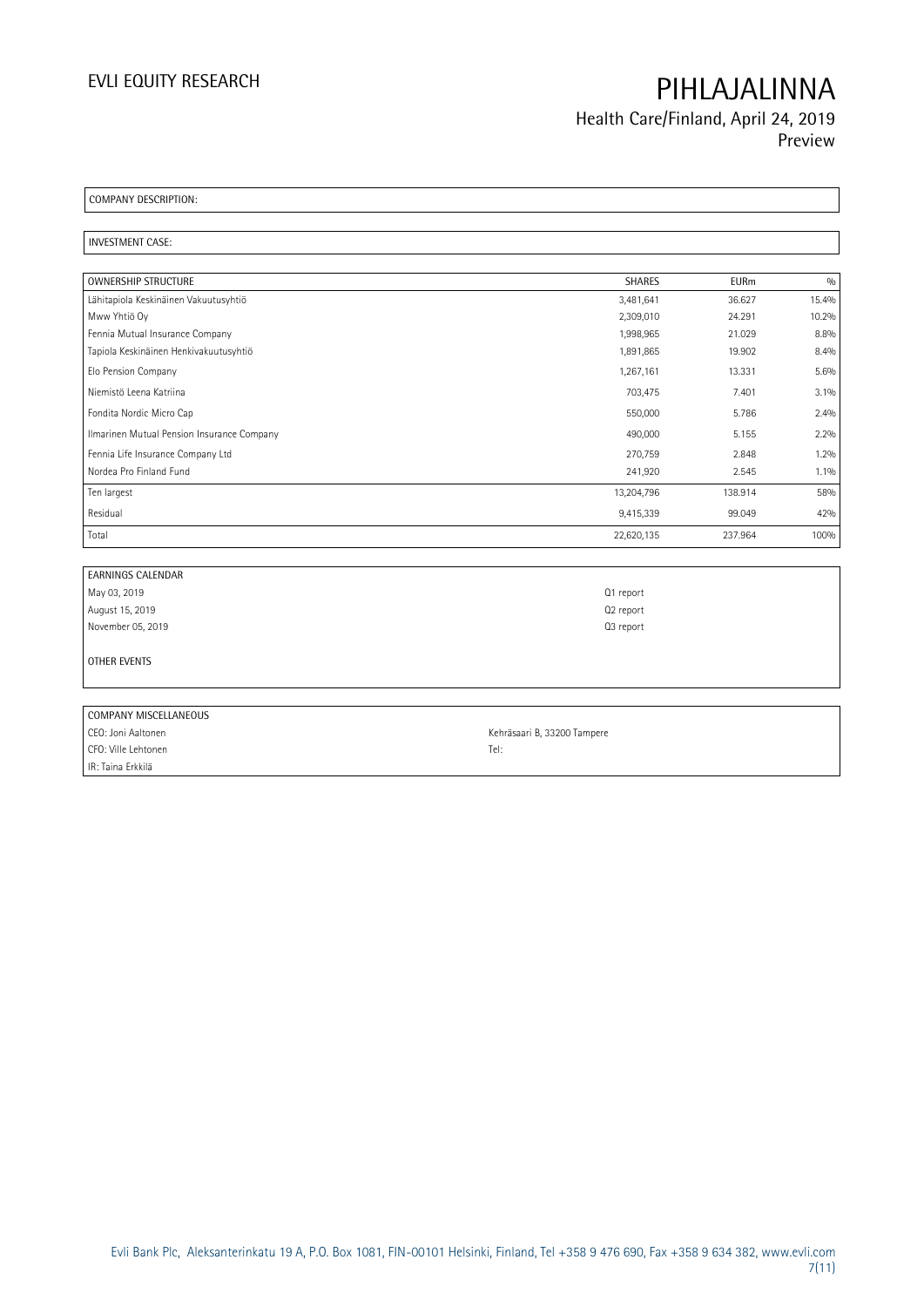## Health Care/Finland, April 24, 2019 Preview

### DEFINITIONS

| P/E<br>Price per share<br>Earnings per share                                                                 | EPS<br>Profit before extraordinary items and taxes<br>$-$ income taxes $+$ minority interest          |  |  |
|--------------------------------------------------------------------------------------------------------------|-------------------------------------------------------------------------------------------------------|--|--|
|                                                                                                              | Number of shares                                                                                      |  |  |
| P/Sales<br>Market cap<br><b>Sales</b>                                                                        | <b>DPS</b><br>Dividend for the financial period per share                                             |  |  |
| P/BV                                                                                                         | <b>CEPS</b>                                                                                           |  |  |
| Price per share                                                                                              | Gross cash flow from operations                                                                       |  |  |
| Shareholders' equity $+$ taxed provisions per share                                                          | Number of shares                                                                                      |  |  |
| P/CF<br>Price per share                                                                                      | EV/Share<br>Enterprise value                                                                          |  |  |
| Operating cash flow per share                                                                                | Number of shares                                                                                      |  |  |
| EV (Enterprise value)                                                                                        | Sales/Share                                                                                           |  |  |
| Market cap + net debt + minority interest at market value<br>- share of associated companies at market value | Sales<br>Number of shares                                                                             |  |  |
| Net debt<br>Interest bearing debt - financial assets                                                         | EBITDA/Share<br>Earnings before interest, tax, depreciation and amortisation                          |  |  |
|                                                                                                              | Number of shares                                                                                      |  |  |
| EV/Sales                                                                                                     | EBIT/Share                                                                                            |  |  |
| Enterprise value                                                                                             | Operating profit                                                                                      |  |  |
| <b>Sales</b>                                                                                                 | Number of shares                                                                                      |  |  |
| EV/EBITDA                                                                                                    | EAFI/Share                                                                                            |  |  |
| Enterprise value                                                                                             | Pretax profit                                                                                         |  |  |
| Earnings before interest, tax, depreciation and amortisation                                                 | Number of shares                                                                                      |  |  |
| EV/EBIT                                                                                                      | Capital employed/Share                                                                                |  |  |
| Enterprise value                                                                                             | Total assets - non interest bearing debt                                                              |  |  |
| Operating profit                                                                                             | Number of shares                                                                                      |  |  |
| Div yield, %                                                                                                 | Total assets                                                                                          |  |  |
| Dividend per share<br>Price per share                                                                        | Balance sheet total                                                                                   |  |  |
| Payout ratio, %                                                                                              | Interest coverage (x)                                                                                 |  |  |
| Total dividends                                                                                              | Operating profit                                                                                      |  |  |
| Earnings before extraordinary items and taxes - income taxes + minority interest                             | Financial items                                                                                       |  |  |
| Net cash/Share                                                                                               | Asset turnover (x)                                                                                    |  |  |
| Financial assets - interest bearing debt                                                                     | Turnover                                                                                              |  |  |
| Number of shares                                                                                             | Balance sheet total (average)                                                                         |  |  |
| ROA, %                                                                                                       | Debt/Equity, %                                                                                        |  |  |
| Operating profit + financial income + extraordinary items                                                    | Interest bearing debt<br>Shareholders' equity + minority interest + taxed provisions                  |  |  |
| Balance sheet total - interest free short term debt                                                          |                                                                                                       |  |  |
| - long term advances received and accounts payable (average)                                                 |                                                                                                       |  |  |
| ROCE, %                                                                                                      | Equity ratio, %                                                                                       |  |  |
| Profit before extraordinary items + interest expenses + other financial costs                                | Shareholders' equity $+$ minority interest $+$ taxed provisions<br>Total assets - interest free loans |  |  |
| Balance sheet total - non interest bearing debt (average)                                                    |                                                                                                       |  |  |
| ROE, %                                                                                                       | CAGR, %                                                                                               |  |  |
| Profit before extraordinary items and taxes - income taxes                                                   | Cumulative annual growth rate $=$ Average growth per year                                             |  |  |
| Shareholders' equity + minority interest + taxed provisions (average)                                        |                                                                                                       |  |  |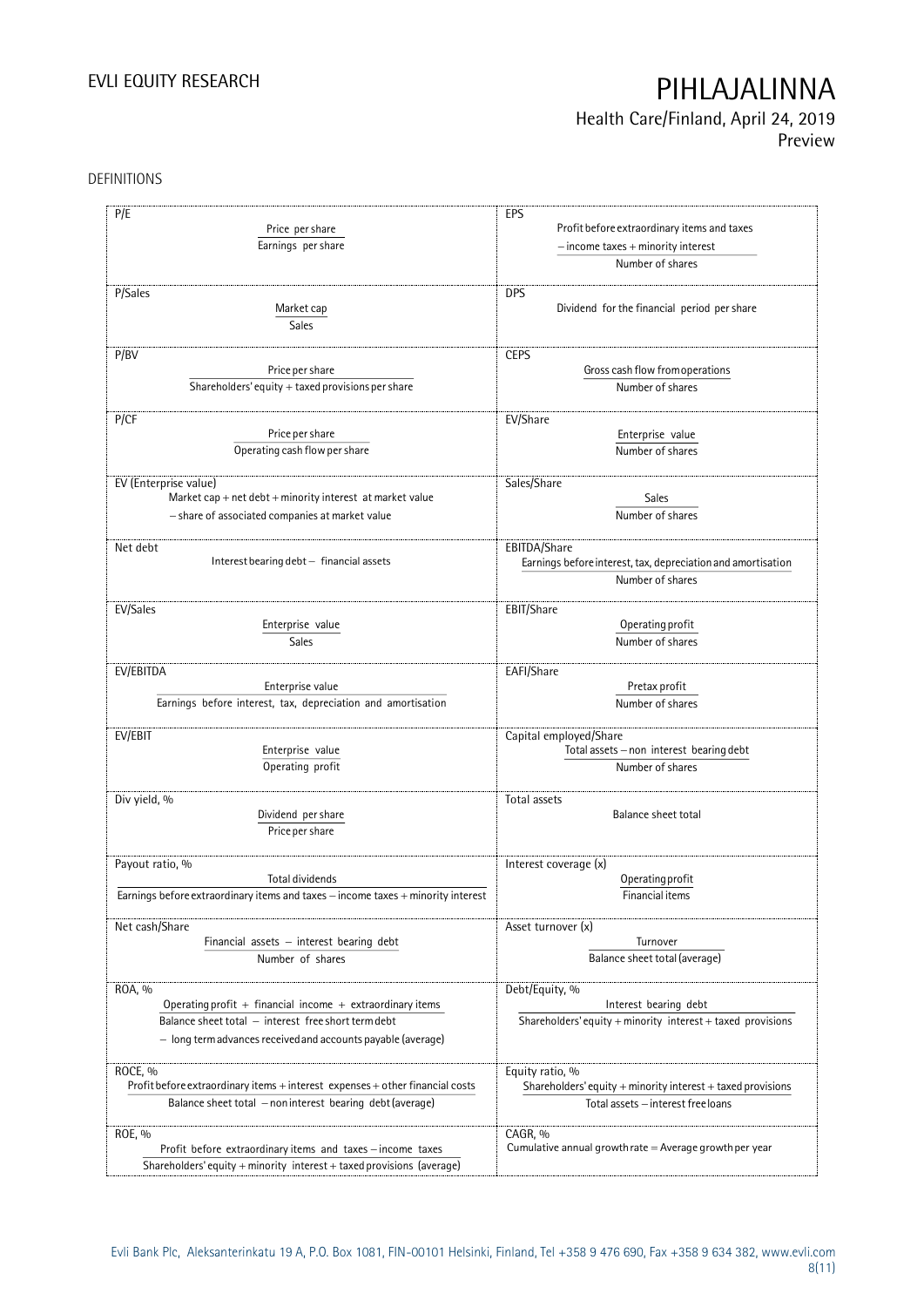# EVLI EQUITY RESEARCH **PIHLAJALINNA** Health Care/Finland, April 24, 2019

Preview

#### Important Disclosures

Evli Research Partners Plc ("ERP") uses 12-month target prices. Target prices are defined by utilizing analytical techniques based on financial theory including (but not limited to) discounted cash flow analysis and comparative valuation. The selection of valuation methods depends on different circumstances. Target prices may be altered on the basis of new information coming to light in the underlying company or changes in interest rates, changes in foreign exchange rates, other securities prices or market indices or outlook for the aforementioned factors or other factors that may change the conditions of financial markets. Recommendations and changes by analysts are available at <https://research.evli.com/JasperAllModels.action?authParam=key;461&authParam=x;G3rNagWrtf7K&authType=3> Investment recommendations are defined as follows: Target price compared to share price Recommendation<br>  $\leq -10\%$  SELL  $\langle 5, 10, 10 \rangle$  SELL<br> $\langle -10, 10, 10 \rangle$  SELL  $-10 - (+10) \%$  HOL<br>  $> 10 \%$  RIJY  $> 10 \frac{0}{0}$ ERP's investment recommendation of the analyzed company is updated at least 2 timer per year. 60% 53% 50% 39% 40% 30% 20% 8% 10%  $0%$ Sell Hold Buy

The graph above shows the distribution of ERP's recommendations of companies under coverage in 1st of February 2019. If recommendation is not given, it is not mentioned here.

### Name(s) of the analyst(s): Rissanen

This research report has been prepared by Evli Research Partners Plc ("ERP" or "Evli Research"). ERP is a subsidiary of Evli Bank Plc. Production of the investment recommendation has been concluded on [24.04.2019, 7:50]. This report has been published on [24.04.2019, 8:20].

None of the analysts contributing to this report, persons under their guardianship or corporations under their control have a position in the shares of the company or related securities.

The date and time for any price of financial instruments mentioned in the recommendation refer to the previous trading day's closing price(s) unless otherwise stated in the report.

Each analyst responsible for the content of this report assures that the expressed views accurately reflect the personal views of each analyst on the covered companies and securities. Each analyst assures that (s)he has not been, nor are or will be, receiving direct or indirect compensation related to the specific recommendations or views contained in this report.

Companies in the Evli Group, affiliates or staff of companies in the Evli Group, may perform services for, solicit business from, hold long or short positions in, or otherwise be interested in the investments (including derivatives) of any company mentioned in the publication or report.

Neither ERP nor any company within the Evli Group have managed or co-managed a public offering of the company's securities during the last 12 months prior to, received compensation for investment banking services from the company during the last 12 months prior to the publication of the research report.

ERP has signed an agreement with the issuer of the financial instruments mentioned in the recommendation, which includes production of research reports. This assignment has a limited economic and financial impact on ERP and/or Evli. Under the assignment ERP performs services including, but not limited to, arranging investor meetings or –events, investor relations communication advisory and production of research material.

ERP or another company within the Evli Group does not have an agreement with the company to perform market making or liquidity providing services. months prior to, received compensation for investment banking services from the company during the last 12 months prior to the publication of the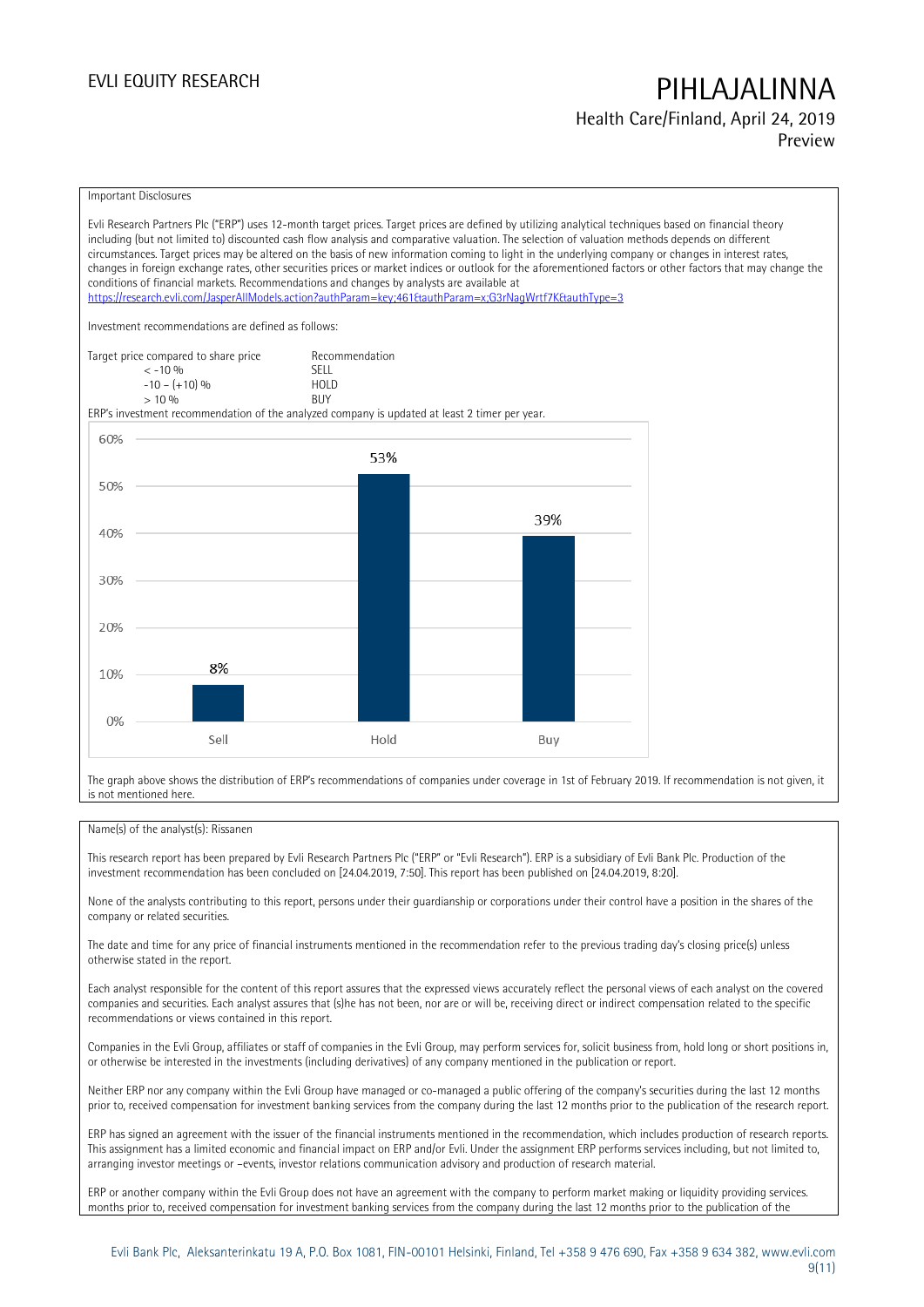## EVLI EQUITY RESEARCH **PIHLAJALINNA** Health Care/Finland, April 24, 2019 Preview

#### research report.

ERP has signed an agreement with the issuer of the financial instruments mentioned in the recommendation, which includes production of research reports. This assignment has a limited economic and financial impact on ERP and/or Evli. Under the assignment ERP performs services including, but not limited to, arranging investor meetings or –events, investor relations communication advisory and production of research material.

ERP or another company within the Evli Group does not have an agreement with the company to perform market making or liquidity providing services.

For the prevention and avoidance of conflicts of interests with respect to this report, there is an information barrier (Chinese wall) between Investment Research and Corporate Finance units concerning unpublished investment banking services to the company. The remuneration of the analyst(s) is not tied directly or indirectly to investment banking transactions or other services performed by Evli Bank Plc or any company within Evli Group.

This report has not been disclosed to the company prior to its dissemination.

This report is provided and intended for informational purposes only and may not be used or considered under any circumstances as an offer to sell or buy any securities or as advice to trade any securities.

This report is based on sources ERP considers to be correct and reliable. The sources include information providers Reuters and Bloomberg, stock-exchange releases from the companies and other company news, Statistics Finland and articles in newspapers and magazines. However, ERP does not guarantee the materialization, correctness, accuracy or completeness of the information, opinions, estimates or forecasts expressed or implied in the report. In addition, circumstantial changes may have an influence on opinions and estimates presented in this report. The opinions and estimates presented are valid at the moment of their publication and they can be changed without a separate announcement. Neither ERP nor any company within the Evli Group are responsible for amending, correcting or updating any information, opinions or estimates contained in this report. Neither ERP nor any company within the Evli Group will compensate any direct or consequential loss caused by or derived from the use of the information represented in this publication.

All information published in this report is for the original recipient's private and internal use only. ERP reserves all rights to the report. No part of this publication may be reproduced or transmitted in any form or by any means, electronic, mechanical, photocopying, recording or otherwise, or stored in any retrieval system of any nature, without the written permission of ERP.

This report or its copy may not be published or distributed in Australia, Canada, Hong Kong, Japan, New Zealand, Singapore or South Africa. The publication or distribution of this report in certain other jurisdictions may also be restricted by law. Persons into whose possession this report comes are required to inform themselves about and to observe any such restrictions.

Evli Bank Plc is not registered as a broker-dealer with the U. S. Securities and Exchange Commission ("SEC"), and it and its analysts are not subject to SEC rules on securities analysts' certification as to the currency of their views reflected in the research report. Evli Bank is not a member of the Financial Industry Regulatory Authority ("FINRA"). It and its securities analysts are not subject to FINRA's rules on Communications with the Public and Research Analysts and Research Reports and the attendant requirements for fairness, balance and disclosure of potential conflicts of interest. This research report is only being offered in U.S. by Auerbach Grayson & Company, LLC (Auerbach Grayson) to Major U.S. Institutional Investors and is not available to, and should not be used by, any U.S. person or entity that is not a Major U.S. Institutional Investor. Auerbach Grayson is a broker-dealer registered with the U.S. Securities and Exchange Commission and is a member of the FINRA. U.S. entities seeking more information about any of the issuers or securities discussed in this report should contact Auerbach Grayson. The securities of non-U.S. issuers may not be registered with or subject to SEC reporting and other requirements.

ERP is not a supervised entity but its parent company Evli Bank Plc is supervised by the Finnish Financial Supervision Authority.